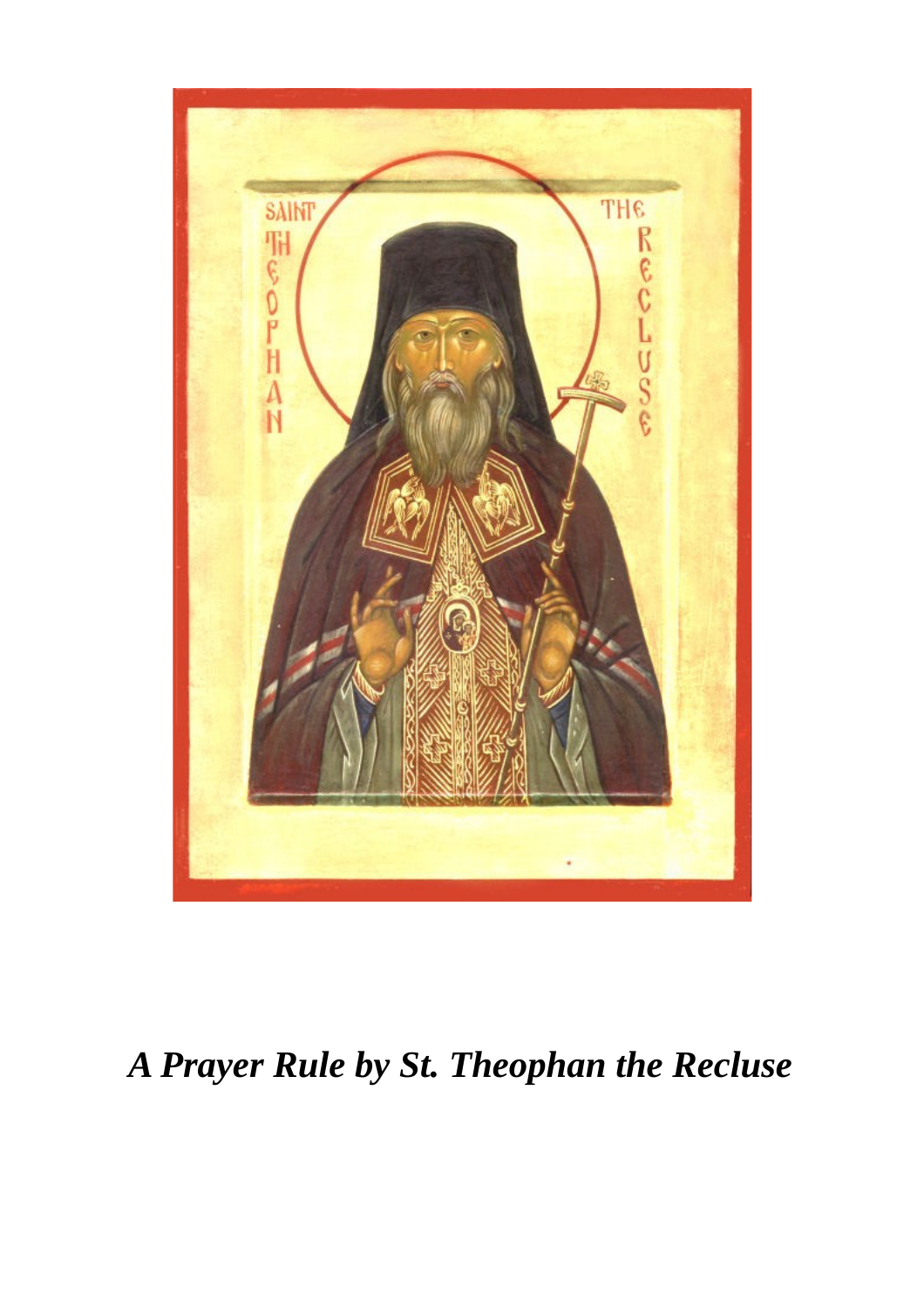## *A Prayer Rule by St. Theophan the Recluse*

- • [A prayer rule for one who is on the path of a God-pleasing life.](http://www.orthodox.net/articles/prayer-rule-theophan-the-recluse.html#l1)
- • [Memorizing the Psalms.](http://www.orthodox.net/articles/prayer-rule-theophan-the-recluse.html#l1)
- • [The prayer rope.](http://www.orthodox.net/articles/prayer-rule-theophan-the-recluse.html#l1)

#### **A prayer rule for one who is on the path of a Godpleasing life.**

You ask about a prayer rule. Yes, it is good to have a prayer rule on account of our weakness so that on the one hand we do not give in to laziness, and on the other hand we restrain our enthusiasm to its proper measure. The greatest practitioners of prayer kept a prayer rule. They would always begin with established prayers, and if during the course of these a prayer started on its own, they would put aside the others and pray that prayer. If this is what the great practitioners of prayer did, all the more reason for us to do so. Without established prayers, we would not know how to pray at all. Without them, we would be left entirely without prayer.

However, one does not have to do many prayers. It is better to perform a small number of prayers properly than to hurry through a large number of prayers, because it is difficult to maintain the heat of prayerful zeal when they are performed to excess.

I would consider the morning and evening prayers as set out in the prayer books to be entirely sufficient for you. Just try each time to carry them out with full attention and corresponding feelings. To be more successful at this, spend a little of your free time at reading over all the prayers separately. Think them over and feel them, so that when you recite them at your prayer rule, you will know the holy thoughts and feelings that are contained in them. Prayer does not mean that we just recite prayers, but that we assimilate their content within ourselves, and pronounce them as if they came from our minds and hearts.

After you have considered and felt the prayers, work at memorizing them. Then you will not have to fumble about for your prayer book and light when it is time to pray; neither will you be distracted by anything you see while you are performing your prayers, but can more easily maintain thoughtful petition toward God. You will see for yourself what a great help this is. The fact that you will have your prayer book with you at all times and in all places is of great significance. Being thus prepared, when you stand at prayer be careful to keep your mind from drifting and your feeling from coldness and indifference, exerting yourself in every way to keep your attention and to spark warmth of feeling. After you have recited each prayer, make prostrations, as many as you like, accompanied by a prayer for any necessity that you feel, or by the usual short prayer. This will lengthen your prayer time a little, but its power will be increased. You should pray a little longer on your own especially at the end of your prayers, asking forgiveness for unintentional straying of the mind, and placing yourself in God's hands for the entire day.

You must also maintain prayerful attention toward God throughout the day. For this, as we have already mentioned more than once, there is remembrance of God; and for remembrance of God, there are short prayers.

### **Memorizing the Psalms.**

It is good, very good, to memorize several psalms and recite them while you are working or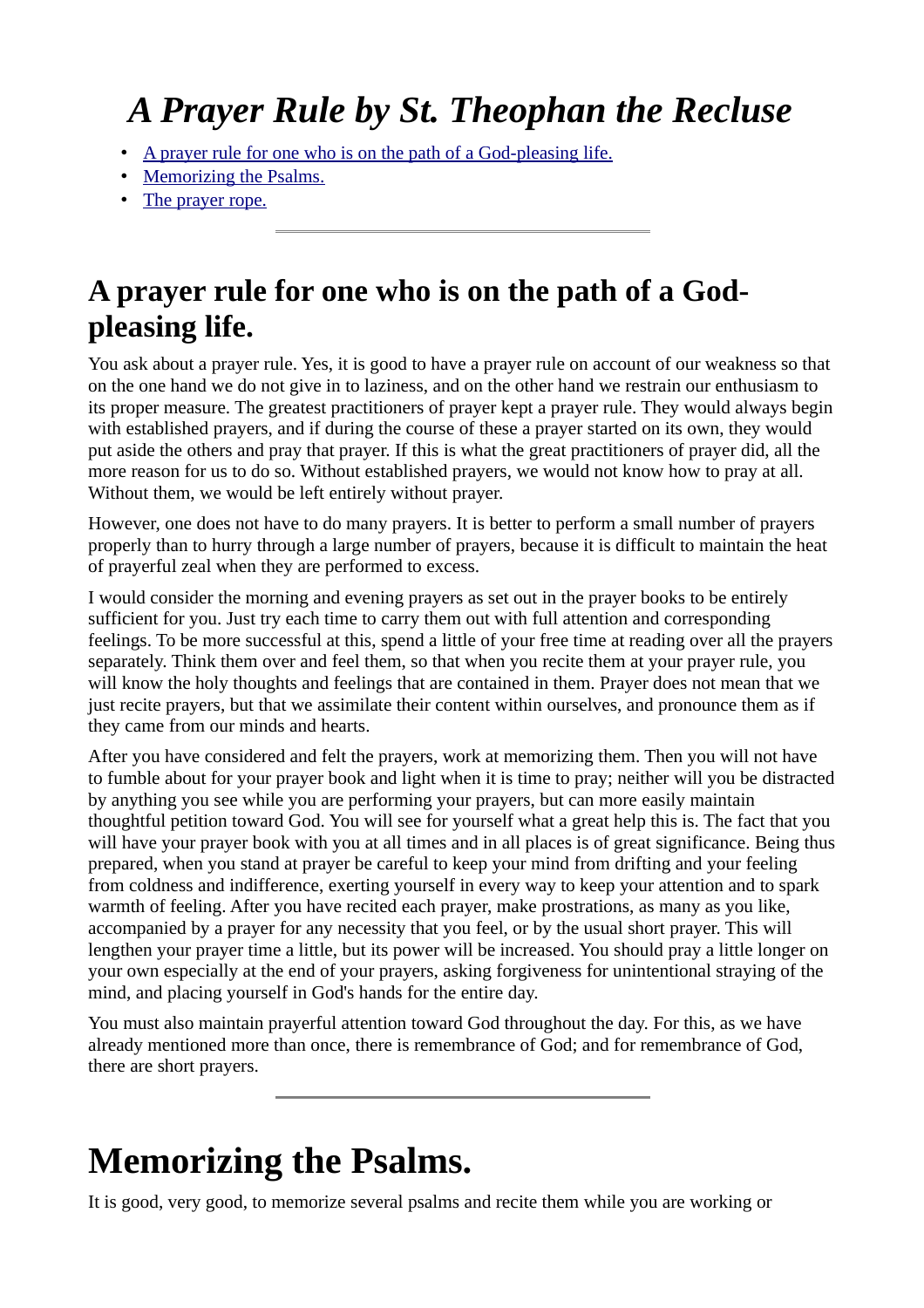between tasks, doing this instead of short prayers sometimes, with concentration. This is one of the most ancient Christian customs, mentioned by and included in the rules of St. Pachomius and St. Anthony.

After spending the day in this manner, you must pray more diligently and with more concentration in the evening. Increase your prostrations and petitions to God, and after you have placed yourself in Divine hands once again, go to bed with a short prayer on your lips and fall asleep with it or recite some psalm.

Which psalms should you memorize? Memorize the ones that strike your heart as you are reading them. Each person will find different psalms to be more effective for himself. Begin with Have mercy on me, O God (Psalm 50); then Bless the Lord, O my soul (Psalm 102); and Praise the Lord, O my Soul (Psalm 145). These latter two are the antiphon hymns in the Liturgy. There are also the psalms in the Canon for Divine Communion: The Lord is my shepherd (Psalm 22); The earth is the Lord's, and the fulness thereof (Psalm 23); I believed, wherefore I spake (Psalm 115); and the first psalm of the evening vigil, O God, be attentive unto helping me (Psalm 69). There are the psalms of the hours, and the like. Read the Psalter and select.

After you have memorized all of these, you will always be fully armed with prayer. When some disturbing thought occurs, rush to fall down before the Lord with either a short prayer or one of the psalms, especially O God, be attentive unto helping me, and the disturbing cloud will immediately disperse.

There you are; everything on the subject of a prayer rule. I will, however, mention once again that you should remember that all these are aids, and the most important thing is standing before God with the mind in the heart with devotion and heartfelt prostration to Him.

I thought of something else to tell you! You may limit the entire prayer rule just to prostrations with short prayers and prayer in your own words. Stand and make prostrations, saying Lord have mercy, or some other prayer, expressing your need or giving praise and thanks to God. You should establish either a number of prayers, or a time-limit for prayer, or do both, so that you do not become lazy.

This is necessary, because there is a certain incomprehensible peculiarity about us. When, for example, we go about some outward activity, hours pass as if they were a minute. When we stand at prayer, however, hardly have a few minutes gone by, and it seems that we have been praying for an extremely long time. This thought does not cause harm when we perform prayer according to an established rule; but when somebody prays and is just making prostrations with short prayers, it presents a great temptation. This can put a halt to prayer that has barely begun, leaving the false assurance that it has been done properly.

### **The prayer rope.**

Thus, the good practitioners of prayer came up with prayer ropes so that they would not be subject to this self-deception. Prayer ropes are suggested for use by those who desire to pray using their own prayers, not prayers from a prayer book. They are used as follows: Say Lord Jesus Christ, have mercy on me a sinner, and move one bead between your fingers. Repeat the prayer again and move another bead, and so on. Make a prostration during each repetition of the prayer, either a partial one from the waist or a full one to the ground, as you prefer; or, for small beads, make a prostration from the waist, and for large ones, a full one to the ground. The rule in all of this consists in having a definite number of prayer repetitions with prostrations to which are added other prayers in your own words. When deciding on the number of prostrations and prayers, establish a time limit, so that you do not deceive yourself as to haste when you perform them. If haste creeps in, you can fill up the time by making more prostrations.